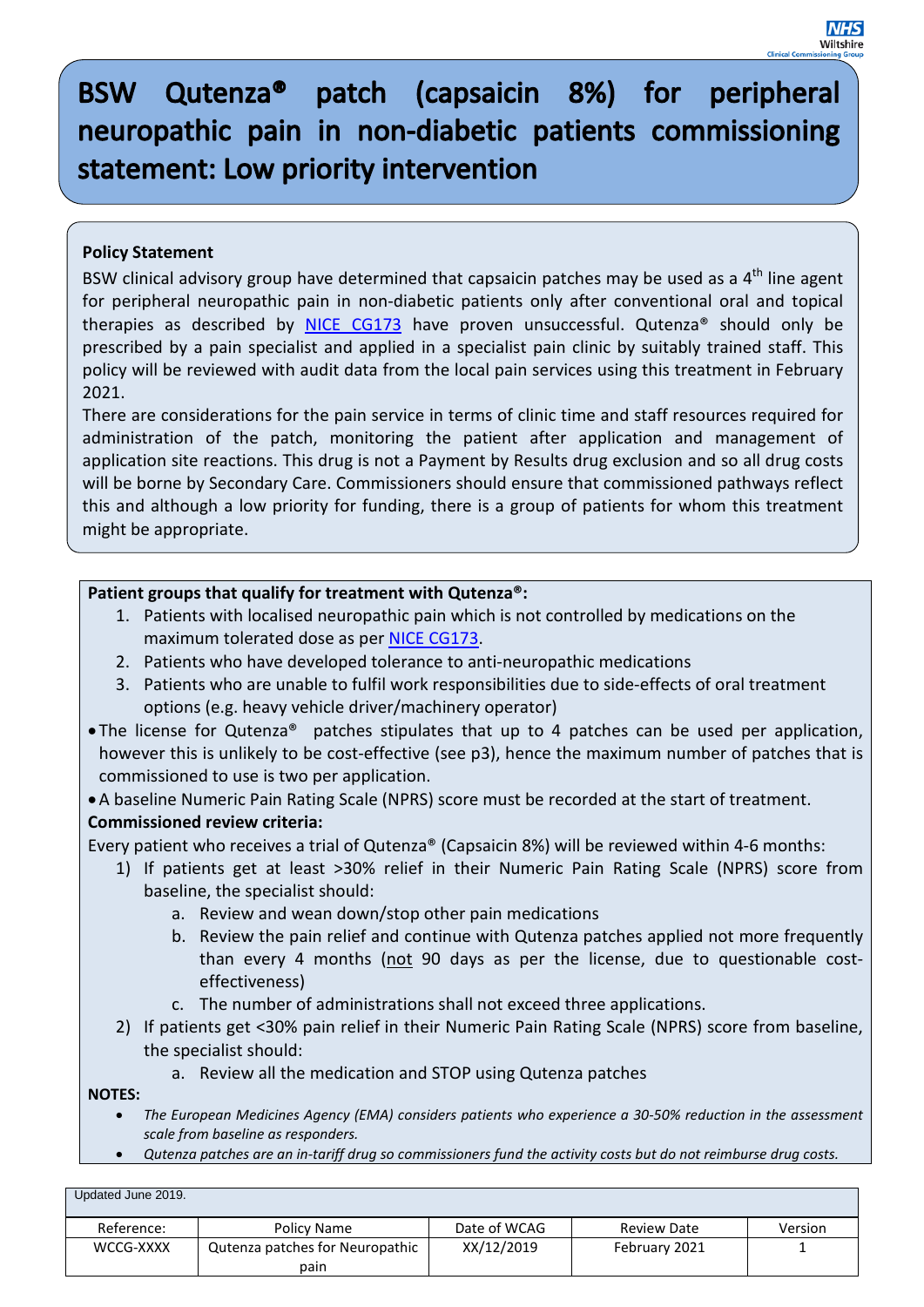### **Prescribing information and monitoring: (RED Traffic-light status on BSW formulary)**

**Indication:** Capsaicin is indicated for the treatment of peripheral neuropathic pain in adults either alone or in combination with other medicinal products for pain.

**Pharmacological action:** Capsaicin is a highly selective transient receptor potential vanilloid 1 (TRPV1) receptor agonist.

**Presentation:** Cutaneous patch 14cm x 20 cm (280cm2) which contains a total of 179mg of capsaicin or 640 micrograms of capsaicin per cm2 of patch (8% w/w).

**Dose:** After pre-treatment with topical anaesthetic or oral analgesic, up to two patches (not four as per SPC) to be applied to intact non irritated dry skin and allowed to remain in place for 30 minutes for feet (e.g. in HIV associated neuropathy) and 60 minutes for other areas (e.g. in post-herpetic neuralgia). Treatment can be repeated after 120 days if necessary. It is important to ensure that precautions are taken by healthcare professionals before handling or administrating capsaicin. Precautions are needed on applying the patches and in ensuring that the skin is intact – specific instructions are provided in the SPC.

**Cost comparison** (for general comparison only – therapeutic equivalence is not implied);

28 days' supply for oral treatments (Drug Tariff Oct 19):

- Capsaicin 179 mg patch £210
- Axsain® (capsaicin 0.075%) cream 45g, £14.58
- Amitriptyline 75 mg daily £2.61
- Duloxetine 60 mg daily £2.34
- Carbamazepine 200 mg three times daily £3.83
- Gabapentin 600 mg three times daily £6.72
- Pregabalin 600 mg daily £5.34

#### **Efficacy**

A Cochrane review from 2017 suggests that good pain relief (moderate or substantial benefit for 2 to 12 weeks) is achieved by about 10% more people with Qutenza patches than control, after a single application<sup>1</sup>. However, these results should be interpreted with caution as the quality of the evidence was moderate or very low. High-concentration topical capsaicin is similar in its effects to other therapies for chronic pain.

| <b>Drug/class</b>         | <b>NNT</b> | 95% confidence interval |  |
|---------------------------|------------|-------------------------|--|
| Tricyclic antidepressants | 3.6        | 3 to 4.4                |  |
| <b>SNRIS</b>              | 6.4        | 5.2 to 8.4              |  |
| Pregabalin                | 77         | 6.5 to 9.4              |  |
| Gabapentin*               | 7.2        | 5.9 to 9.1              |  |
| Tramadol                  | 4.7        | 3.6 to 6.7              |  |
| Strong opioids            | 4.3        | 3.4 to 5.8              |  |
| Capsaicin 8% patch        | 10.6       | 7.4 to 19               |  |
| Botulinum toxin type A    | 1.85       | 1.5 to $2.4$            |  |

Table 1: Outcomes from systematic review of neuropathic pain treatments<sup>2</sup>

The clinical evidence derives from a phase IV open-label, randomised, multi-centre, non-inferiority study (ELEVATE)<sup>3</sup> comparing the efficacy and tolerability of capsaicin cutaneous patch with pregabalin in adult patients with PNP. The capsaicin 8% patch was non-inferior to pregabalin in achievement of a ≥30% mean decrease in NPRS score from baseline to Week 8. The ELEVATE study was of a short duration (8 weeks), so longer term efficacy is uncertain and time to retreatment was not determined. In the supportive ASCEND study<sup>4</sup>, the median time to retreatment (2<sup>nd</sup> application) was 191 days.

| Updated June 2019. |                                 |              |                    |         |
|--------------------|---------------------------------|--------------|--------------------|---------|
| Reference:         | Policy Name                     | Date of WCAG | <b>Review Date</b> | Version |
| WCCG-XXXX          | Qutenza patches for Neuropathic | XX/12/2019   | February 2021      |         |
|                    | pain                            |              |                    |         |